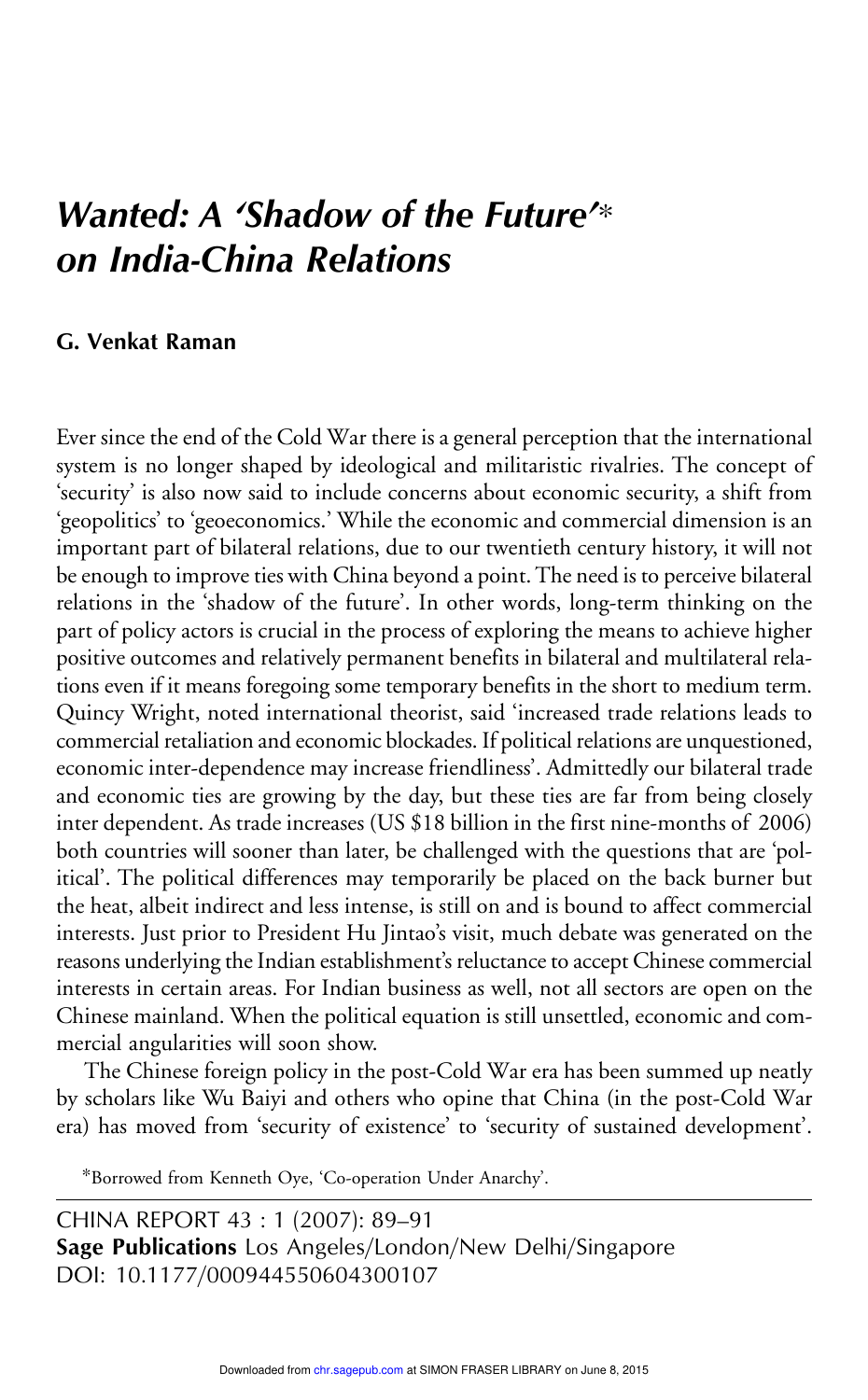The foreign policy of China is based on a perception of international security based on respect and regard for political, economic and cultural pluralism of other countries. Further, mutual interest and economic prosperity are achieved when international security leads to sustained and increased support including facilitating pragmatic solutions to existing disputes and conflicts. This is a far cry from the Maoist era where 'politics (was) in command'. Economic security has become an important subsidiary of national security, given that the engine of China's stupendous growth is international trade.

The Indian foreign policy has also witnessed a marked change in the sense that its foreign policy has moved from preoccupation with regional matters to an increasing focus on economic development which has led to shifts such as the 'look east' policy, improvement of relations with countries like the US to get more foreign direct investment and more crucially, break out of the nuclear straitjacket. India's security considerations are being shaped by the search of three major goals, namely, (a) make foreign policy conducive to the overall success of its economic reforms and enhance its economic security, (b) improve relations with major players in the international arena, and (c) overall improvement of its internal security situation.

Based on their respective foreign policy goals and objectives, India-China relations should be on the rise because better ties will undoubtedly promote the realisation of their overall foreign policy goals and objectives but in reality somehow the potential has not been actualised. China does not perceive India as a very important actor by itself, but only as a significant actor in a multilateral international system. Such a system will, for the Chinese, lead to a situation characterised by 'checks and balances' with great powers keeping each other in check and therefore providing China greater manoeuvering space to realise its strategic goals and objectives. This policy termed as 'containment without confrontation' can be achieved in many ways and Sino-Indian relations fits into this. It is worth noting that in his January 2001 visit to India, the then Chairman of China's National People's Congress, Li Peng, referred to India as one of the poles in a multi-polar world. What he meant was that India is a significant player in this 'containment without confrontation' policy. Second, China does not consider India as a 'great power' because it believes that India lacks—*zonghe guoli youshi* that is, comprehensive national strength. According to scholars like Liu Junkun and Hua Di, India falls short of the Chinese qualifications of a great power because it is still unable to demonstrate strong economic performance and is saddled with a weak economic system. China believes that India can be useful in those areas where China as well stands on a weak ground, namely, issues like human rights, multi-lateral negotiations like in the Doha Round, G20 and environmental questions. India also holds an attraction as an expanding market and a threat as the bigger global player in the emerging information technology and not an insignificant source of some raw materials. India's perceptions are not very optimistic as well. Defence planners and sections of policy-makers including bureaucrats and academics are sceptical of India improving

*China Report 43, 1 (2007): 89–91*